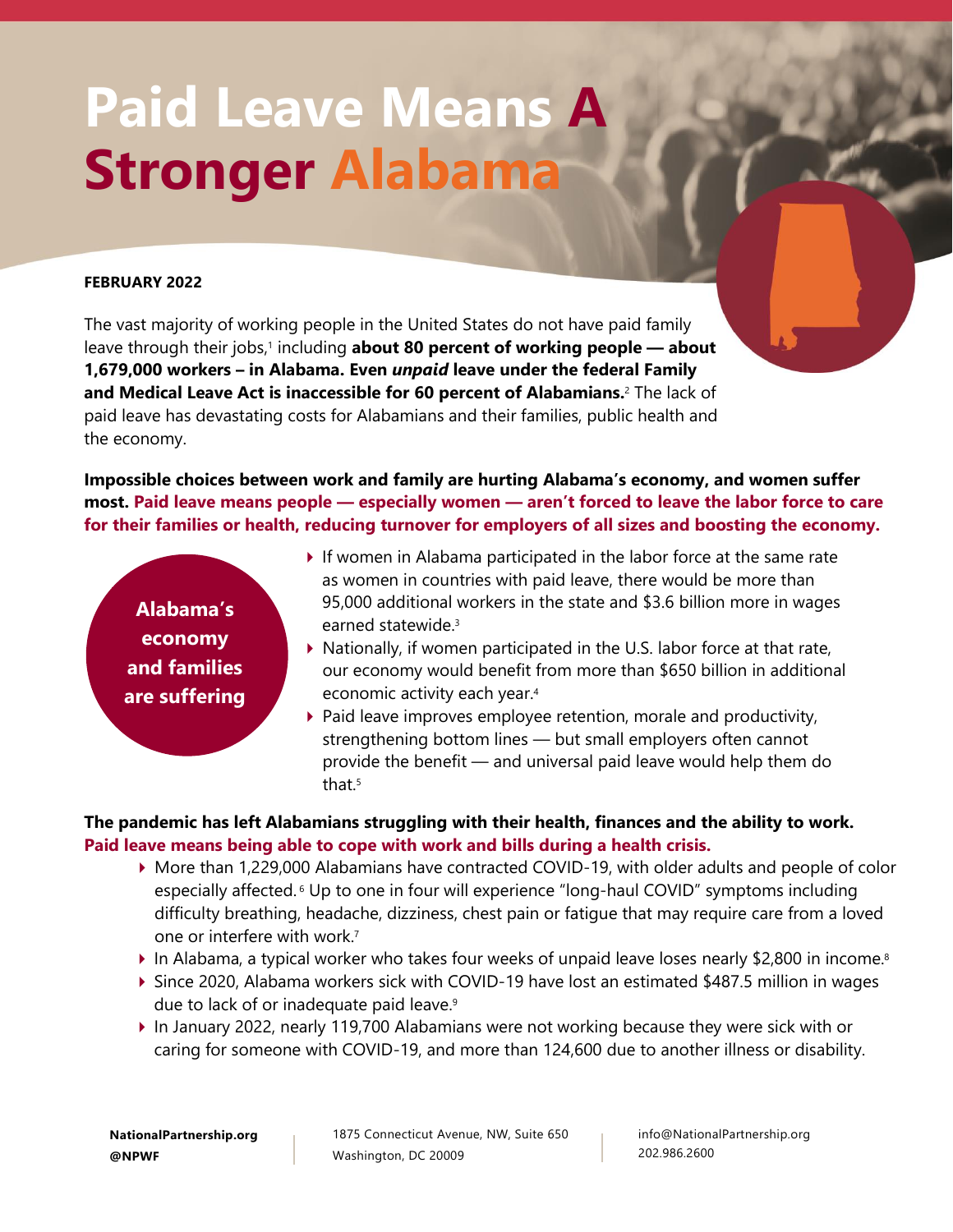## **Alabamians are caught between their work and family responsibilities. Paid leave means not having to choose between job and family.**



- About 57,600 children are born in Alabama each year, and in 69 percent of all Alabama households with children — nearly 700,000 homes — all parents report to work. 10
- Women's wages support their households. In Alabama, 83 percent of Black mothers, 45 percent of white mothers, 37 percent of Latina mothers and 39 of AAPI mothers are key family breadwinners. Statelevel data is limited, but nationally 64 percent of Native American mothers are key breadwinners.<sup>11</sup>
- Women make up nearly half of Alabama's labor force (48 percent) and more than one-quarter of its business owners (28 percent).<sup>12</sup>
- $\triangleright$  Across the country, many men want to play a larger role in caring for their children, but unsupportive policies and stigma hold them back.<sup>13</sup>

## **Alabama families will face increased family and medical care needs. Paid leave means older adults and working people of all ages can get the support they need to receive and provide critical care.**

- $\blacktriangleright$  More than one in five workers are 55 and older.<sup>14</sup>
- In the next 20 years, the share of the state's population age 65 and older will grow by one-sixth. 15
- ▶ Older workers are more likely to experience serious medical conditions that require care.<sup>16</sup>
- A national paid leave program could add about 87,200 family caregivers to Alabama's workforce by 2030.<sup>17</sup>

**The state's caregiving needs are significant, and growing**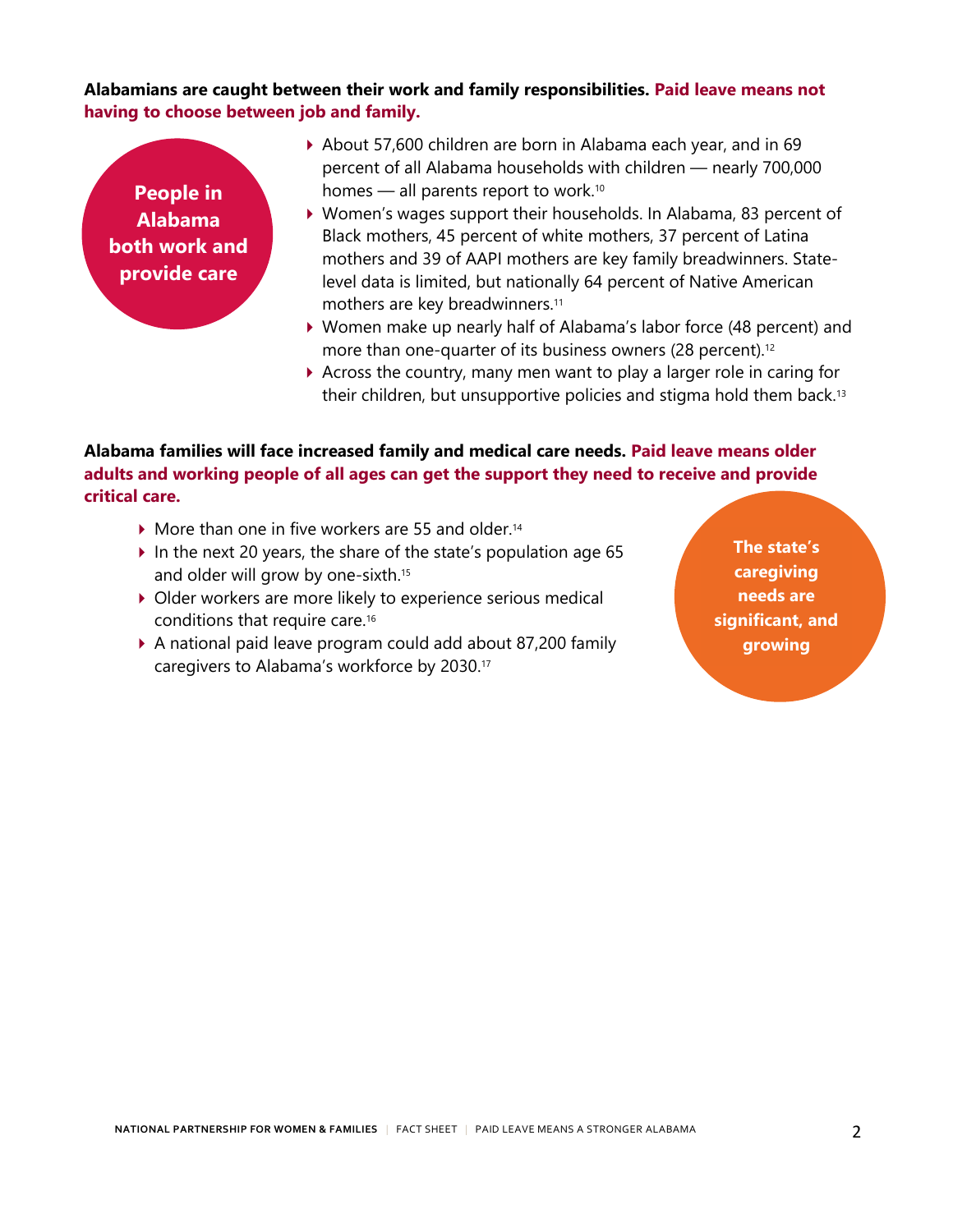## **Alabamians need a common sense, national paid leave program. We recommend one that:**

- Includes all workers, no matter where they live or work or what kind of job they have;
- $\blacktriangleright$  Replaces enough income that workers at any income level can afford leave;
- Provides enough time for workers to meet their care and health needs;
- Covers the range of major needs workers face, including to address their own health conditions, to care for seriously ill, injured or disabled family members and to welcome newborn, newly adopted or foster children; and
- Has a sustainable funding source that is affordable for workers, employers and the government without harming other essential programs.

# **National paid family and medical leave means a stronger economy, healthier families and businesses, and greater equality for all women and families.**

## **To learn more, visit [NationalPartnership.org/PaidLeave.](https://www.nationalpartnership.org/our-work/economic-justice/paid-leave.html)**

3 Novello, A. (2021, July). *The Cost of Inaction: How a Lack of Family Care Policies Burdens the U.S. Economy and Families (Appendix Table)*. Retrieved 26 January 2022 from National Partnership for Women & Families website: https://www.nationalpartnership.org/ourwork/resources/economic-justice/other/cost-of-inaction-lack-of-family-care-burdens-families.pdf

 $4$  Ibid.

5 National Partnership for Women & Families. (2019, September). *Paid Leave Works: Evidence from State Programs*. Retrieved 26 January 2022, from https://www.nationalpartnership.org/our-work/resources/economicjustice/paid-leave/paid-leave-works-evidence-from-state-programs.pdf

6 *Washington Post*. (n.d.) Coronavirus: Case and death counts by place. Retrieved 2 February 2022, from https://www.washingtonpost.com/graphics/2020/national/coronavirus-us-casesdeaths/?itid=sn\_coronavirus\_2/. Data reflects cumulative reported cases by state through February 2, 2022.

 $^7$  Scientific understanding of this new disease is still developing and estimates vary of the incidence of lasting health effects of COVID-19. Recent estimates indicate as many as one in four people with COVID-19 have symptoms more than two months after the onset of illness, including those whose COVID-19 was initially mild.

Longue, J. K., Ranko, N. M., McCulloch, D. J., et al. (2021, February). Sequelae in Adults at 6 Months After COVID-19 Infection. *JAMA Network Open*, *4*(2): e210830. doi:10.1001/jamanetworkopen.2021.0830; Huang, Y., Pinto, M. D., Borelli, J. L, et al. (2021, March). COVID Symptoms, Symptom Clusters, and Predictors for Becoming a Long-Hauler: Looking for Clarity in the Haze of the Pandemic. *medRxiv* (preprint). doi:10.1101/2021.03.03.21252086. See also Centers for Disease Control and Prevention. (2021, September 16). *Post-Covid Conditions*. Retrieved 26 January 2022, from https://www.cdc.gov/coronavirus/2019-ncov/long-term-effects/index.html https://www.cdc.gov/coronavirus/2019-ncov/long-term-effects/index.html

8 U.S. Bureau of Labor Statistics. (2021, March). *May 2020 State Occupational Employment and Wage Estimates (Median Income, All Occupations)*. Retrieved 21 January 2022, from https://www.bls.gov/oes/tables.htm.

9 Integrated Benefits Institute. (2021, December 8). *Lost Work Time for U.S. Employee COVID-19 Cases (State COVID-19 Cases and Lost Work Time Costs, 12/8/2021*. Retrieved 16 December 2021, from https://www.ibiweb.org/covid-19-costs-employers-nearly-1-billion-per-week-dueto-lost-time-from-work-according-to-integrated-benefits-institute-analysis/

10 Hamilton, B. E., Martin, J. A., & Osterman, M. J. K. (2021, May). Births: Provisional Data for 2020. Vital Statistics Rapid Release, *12*. Retrieved 26 January 2022, from Centers for Disease Control and Prevention website: https://www.cdc.gov/nchs/data/vsrr/vsrr-12-508.pdf; U.S. Census

**paid leave plan is the solution.**

**A national** 

<sup>1</sup> U.S. Bureau of Labor Statistics. (2021, September). *National Compensation Survey: Employee Benefits in the United States, March 2021* (Tables 17 and 33). Retrieved 26 January 2022, from https://www.bls.gov/ncs/ebs/benefits/2021/employee-benefits-in-the-united-states-march-2021.pdf; Percent of civilian workers who have access to paid family leave by U.S. region: Northeast (28 percent), South (22 percent), Midwest (22 percent) and West (23 percent).

<sup>2</sup> diversitydatakids.org. (2020). *Working adults who are eligible and can afford FMLA unpaid leave (percent) by race/ethnicity*. Retrieved 26 January 2022 from Brandeis University, The Heller School, Institute for Child, Youth and Family Policy website https://data.diversitydatakids.org/dataset/fmla\_a\_eligaff\_re\_p-working-adults-who-are-eligible-and-can-afford-fmla-unpaid-leave--percent- by-ra; Workers are considered unable to take unpaid FMLA leave because they are either ineligible based on employer size or job tenure requirements or because 32.3 days of lost wages from unpaid leave, the average length of an FMLA leave, would result in their family income dropping to or below 200 percent of the federal poverty level.